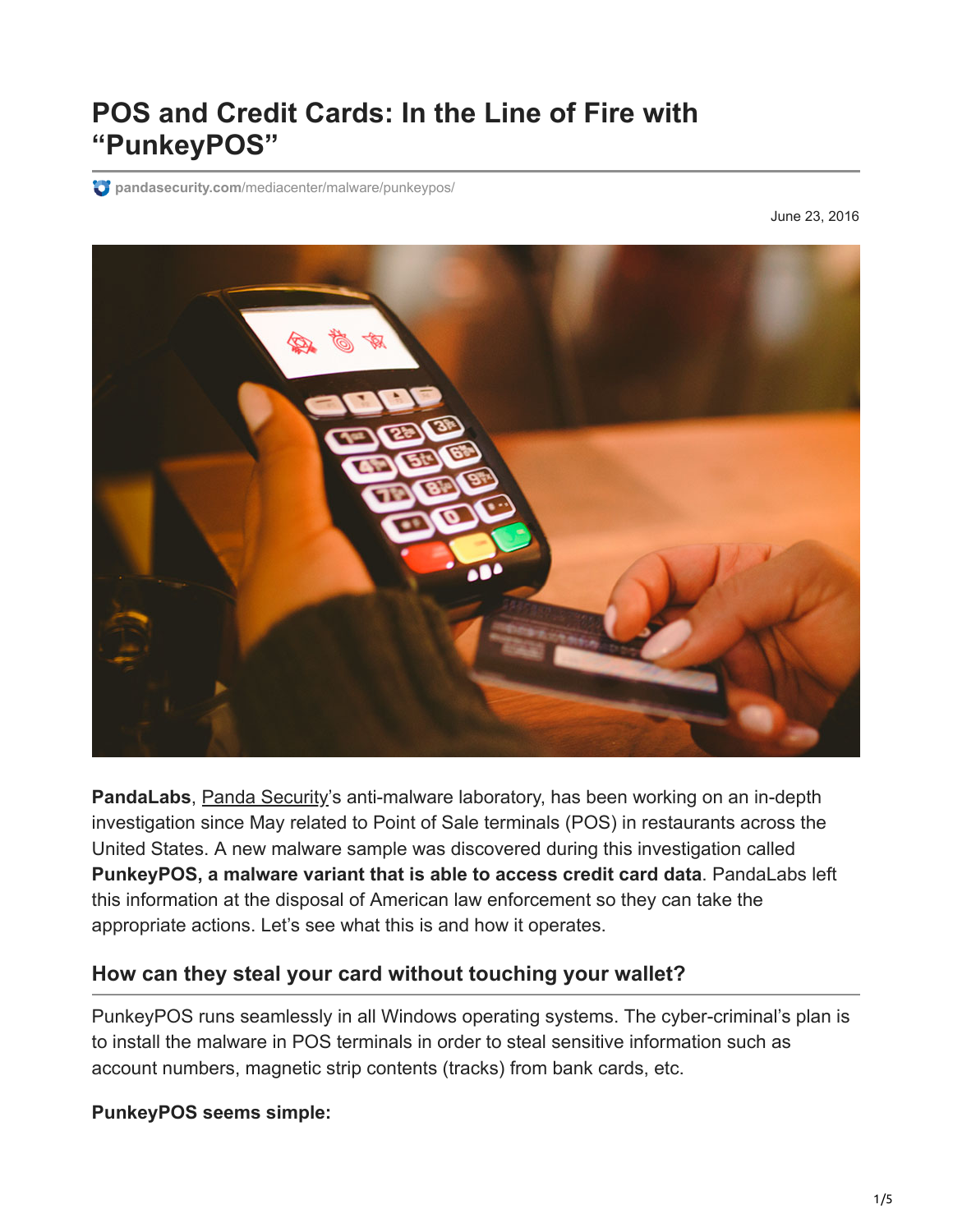It installs a *keylogger* that is responsible for monitoring keystrokes, then it installs a *RAMscraper* that is responsible for reading the memory of all processes running on the system.

Based on the information it captures, the malware performs a series of controls to determine what is valid and what isn't. Regarding the keystrokes, PunkeyPOS ignores all information other than credit card data. It is mostly interested in *tracks1/2* from the process memory that is obtained from *RAM-scraping*. The POS terminals read this information from the bank cards' magnetic strips and then can use this data to clone the cards at a later time.

Once the relevant information has been obtained, it is encrypted and forwarded to a remote web server which is also the *command and control (C&C)* server. In order to avoid the detection of the card information in case somebody is scanning the network traffic, it is encrypted before it is sent using the AES algorithm.

The *command and control (C&C)* server address can be easily obtained based on this malware sample through reverse engineering or analyzing their communications. This is the main page of the control panel; it requires a username and password to get access:



### **Follow the Trail to the Digital Pickpocketers**

The cyber-criminals behind this attack haven't been very careful. Since the server was not configured correctly, PandaLabs was able to access it without credentials.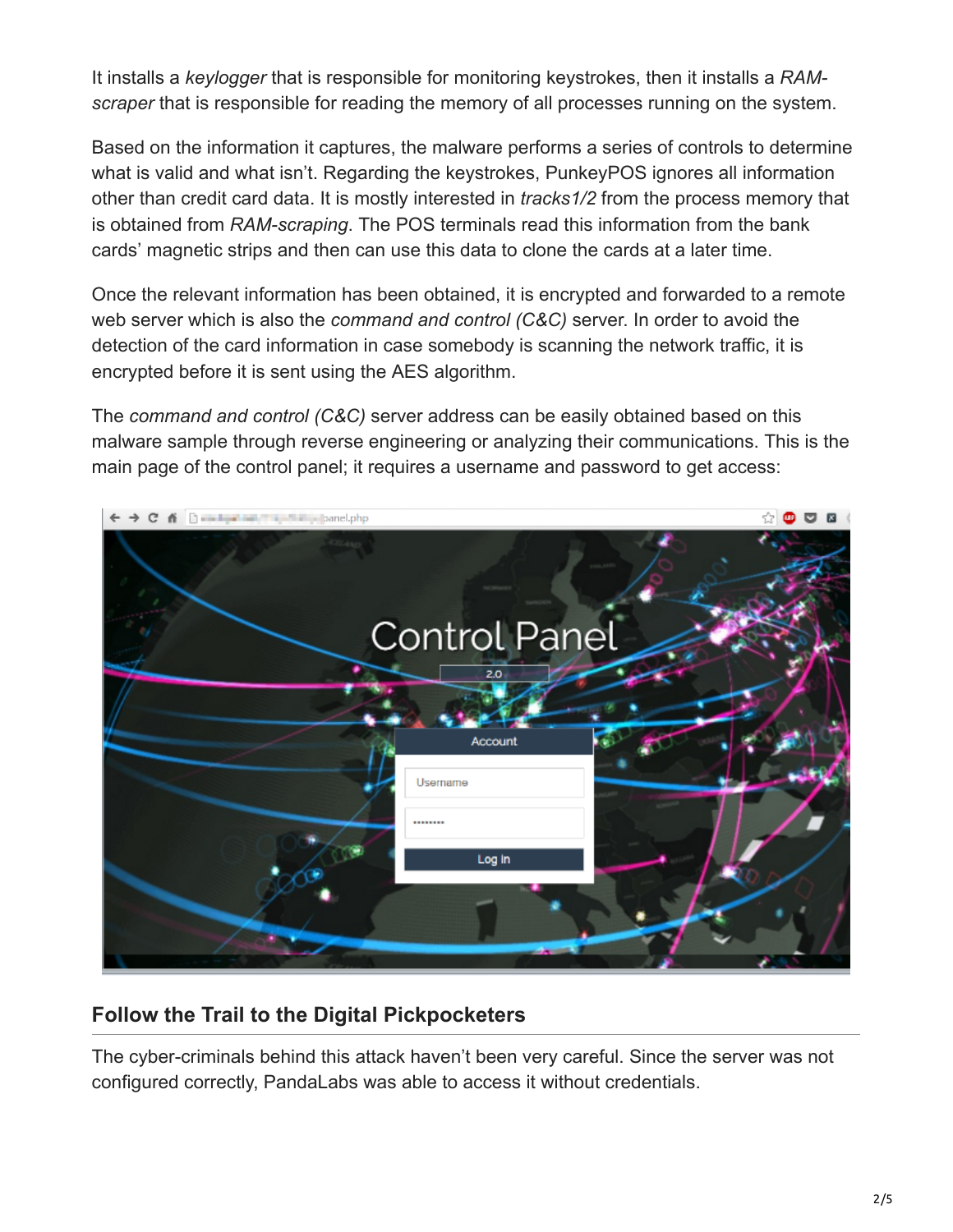Because of their neglect, PandaLabs was able to see where PunkeyPOS sends the stolen information. In addition to being in front of a panel that is used to access the stolen data, from this panel cybercriminals can reinfect or update current clients (POS bots).

| $\leftarrow$ $\rightarrow$ C $\land$ $\Box$ an exclusively expected in the physical contains the containing of the containing |                                                                                                                    |                      | 슈<br><b>REED</b>   |
|-------------------------------------------------------------------------------------------------------------------------------|--------------------------------------------------------------------------------------------------------------------|----------------------|--------------------|
| <b>Bots manager</b>                                                                                                           | <b>Bots Logs</b>                                                                                                   |                      |                    |
| Wiskcomo F                                                                                                                    | Here you can see logs that are sent by bots , you have the log received date and time and the content. Select a da |                      |                    |
| You are running on Windows 8.1 64-bit                                                                                         | order to see bot's logs ! Please note that the today's date is in red.                                             |                      |                    |
| Bots Status                                                                                                                   | uid-56ff660c1e5b7                                                                                                  | uid-56ff676b36755    | uid-56ff67ea19803  |
|                                                                                                                               | <b>M.M. CT. INC.</b>                                                                                               | 34,53,6134           | <b>Controller</b>  |
| <b>Bots logs</b>                                                                                                              | uid-56ff52ab13c9a                                                                                                  | uid-55424fc1231a0    | uid-55f27dca6a5bc  |
|                                                                                                                               | <b>MAIL 2. PEL 999</b>                                                                                             | 100.00.00.01         | <b>CALTILINUM</b>  |
| <b>Refresh panel</b>                                                                                                          | uid-55f27781974ee                                                                                                  | uid-56a2ef6a38ace    | uid-55f2d8fd3006d  |
|                                                                                                                               | FREE 1204.00                                                                                                       | <b><i>HULLER</i></b> | OUTLINE            |
|                                                                                                                               | uid-55ca317103266                                                                                                  | uid-56ff6ad962a90    | uid-56ff6bf59b523  |
|                                                                                                                               | 1747120104                                                                                                         | <b>HEALTH</b>        | <b>BLBL-13,244</b> |
|                                                                                                                               | uid-56f38c66bd1f5                                                                                                  | uid-56ff6c9a07153    | uid-5637698b86f0a  |
|                                                                                                                               | TL HE 204, 243                                                                                                     | 2030030.027          | 0110113010         |
|                                                                                                                               | uid-56ff6d1c41f19                                                                                                  | uid-55c6edce73369    | uid-56ff6e7d62cc0  |
|                                                                                                                               | TUNKER OF                                                                                                          | 71.340.00.077        | 11,114,144,181     |
|                                                                                                                               | uid-56ff6f1e7c391                                                                                                  | uid-55c5420739515    | uid-56ff6ff21cf41  |
|                                                                                                                               | 13, 194, 194, 194                                                                                                  | 75194.0144           | <b>BURNITURE</b>   |
|                                                                                                                               | uid-56ff709a9cece                                                                                                  | uid-56ff715101511    | uid-56ff7213a526c  |

The version of the analyzed PunkeyPOS sample is hardcoded: "2016-04-01". If we compare this sample with older versions, some from 2014, we can barely see any difference in the way it operates (in the References section of this article you can find links that will go further into detail about how it works.)

PandaLabs has been able to gain access to the control panel of PunkeyPOS, and has geolocated around 200 Point of Sale terminals that were compromised by this specific malware variant. We can see that virtually all the victims are in the United States: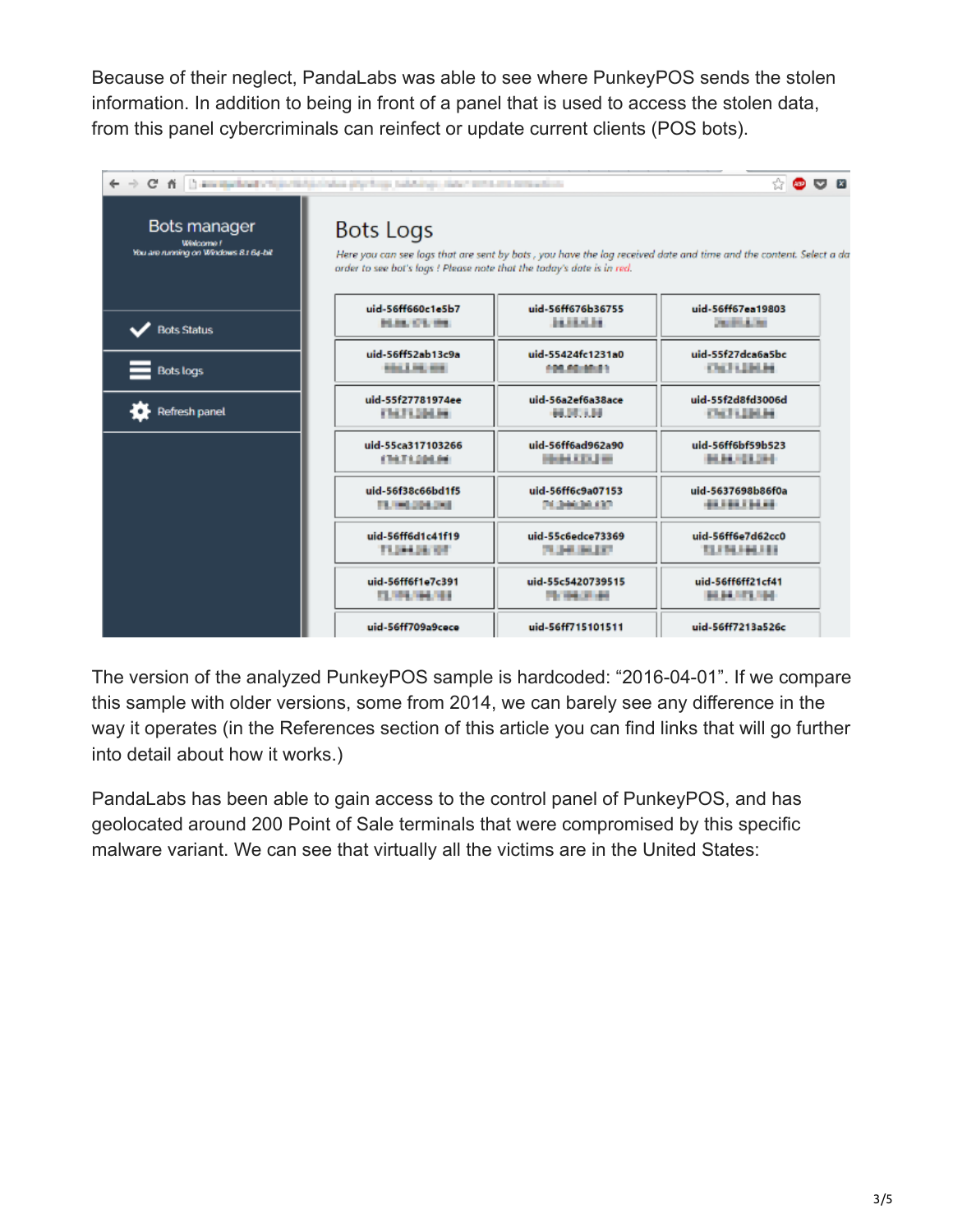

Taking into account how easy it is to sell this information on the black market, and how convenient it is to compromise these POS terminals anonymously through the internet, we are certain that cyber-criminals will be increasingly drawn to these terminals.

Protect your devices proactively from these types of attacks with an **advanced cyber-**security solution like [Adaptive Defense](https://www.pandasecurity.com/enterprise/solutions/adaptive-defense-360/). Real-time control of all inappropriate user operations is in your hands.

#### *References:*

<http://krebsonsecurity.com/2016/06/slicing-into-a-point-of-sale-botnet/>

[https://www.trustwave.com/Resources/SpiderLabs-Blog/New-POS-Malware-Emerges—](https://www.trustwave.com/Resources/SpiderLabs-Blog/New-POS-Malware-Emerges---Punkey/) Punkey/



#### **[Panda Security](https://www.pandasecurity.com/en/mediacenter/author/panda-security/)**